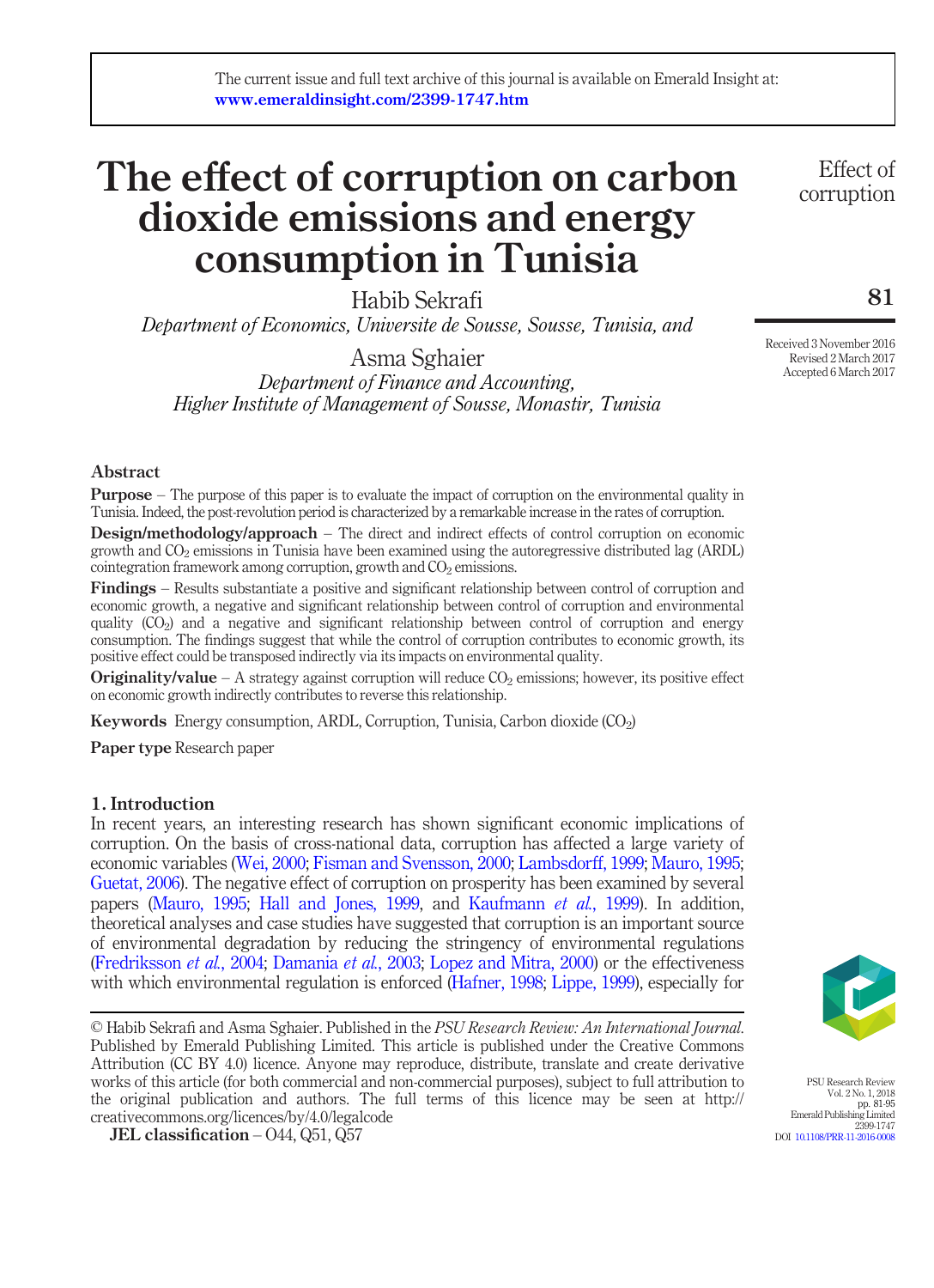PRR 2,1

82

developing countries [\(Desai, 1998\)](#page-13-10). However, the quantitative assessments of the environmental effects of corruption are very rare, which increase the uncertainty regarding the magnitude and significance of any such impact ([Welsch, 2004\)](#page-14-2). According to [Grossman](#page-13-11) [and Krueger \(1995\)](#page-13-11), there is a threshold effect of corruption on environment. In fact, corruption may lead to lower pollution at some income levels and to higher pollution at others.

The aim of this paper is to provide an examination of the corruption–environment link. It will quantify two distinct mechanisms through which corruption will influence pollution. The first mechanism of connection is the direct impact of corruption on environmental regulation and enforcement [\(Welsch, 2004\)](#page-14-2). The second one is "indirect" through economic growth. This is possible due to a link between economic growth and pollution described by many studies. This literature shows the possibility of an inverted-U shaped relationship between per capital income and pollution, commonly known as an environmental Kuznets curve (EKC). However, at a certain level of economic maturity, this relationship[[1\]](#page-12-0) gets reversed. By influencing the per capital income, corruption will therefore indirectly affect pollution. The contribution of this paper is therefore to quantify both the direct and indirect effects of corruption on environment in Tunisia. No previous study has attempted to analyze how the level of corruption can affect environment in Tunisia.

Corruption is a global problem which reacts with force affecting all countries of the world and all sectors of activities. In particular, African countries are mostly characterized by weak institutions and poor governance (World Bank, 2010). Indeed, statistics on the Corruption Perceptions Index (CPI) indicate that more than two-thirds of African countries had a perception index below 3 in 2011, which implies that corruption is perceived as endemic (Transparency International index 2012). The publications of CPI between 2004 and 2011 show that an average of four to five African countries are among the ten countries perceived as most corrupted in the world. For Tunisia, the CPI rank declined rapidly to the 79th place in 2014, while it was 59th place in 2010. Also, according to a study by [Global](#page-13-12) [Financial Integrity \(2011\)](#page-13-12) cited in a recent report by the World Bank, corruption costs Tunisia more than 2 per cent of its GDP – its total cost is estimated at \$1.2bn per year (or \$110/capital) during the period 2000-2008. Based on a perception study in 2011, the Tunisian corporate governance central has sought to establish a barometer for measuring and monitoring the level of corruption. This work is conducted through a questionnaire of a sample of 250 citizens with the survey themes: the perception of corruption by sector, the degree of acceptability of behavior corruption, the different attitudes to corrupt practices, the assessment of government action to fight against corruption and measure the risk of corruption. Findings from this study indicate that Tunisia should face the problem of corruption because it is considered as the second problem after unemployment.

The very high level of corruption in Africa, particularly in Tunisia, coincides with poor performance in sustainable development. According to the Environmental Performance Index (EPI) 2010 [\(EPI, 2018\)](#page-13-13), Tunisia is ranked in 74th out of the 163 countries of the world and 5th in Africa, with a score of 60.6 out of 100. Thus, corruption affects environmental regulations by introducing a bias, not only in the adoption process but also in the implementation process and the application of these regulations [\(Welsch, 2004\)](#page-14-2). In a country marked by high levels of corruption, polluters or the extractors of natural resources can escape environmental regulations by offering bribes to the administrative authorities responsible for environmental regulation, [\(Wilson and Damania, 2005](#page-14-3); [Fredriksson](#page-13-5) et al., [2004](#page-13-5); [Lopez and Mitra, 2000](#page-13-7)).

Also, corruption affects the environmental quality through the informal sector ([Biswas](#page-12-1) et al.[, 2011\)](#page-12-1). Indeed, strengthening the informal sector increases pollution levels and leads to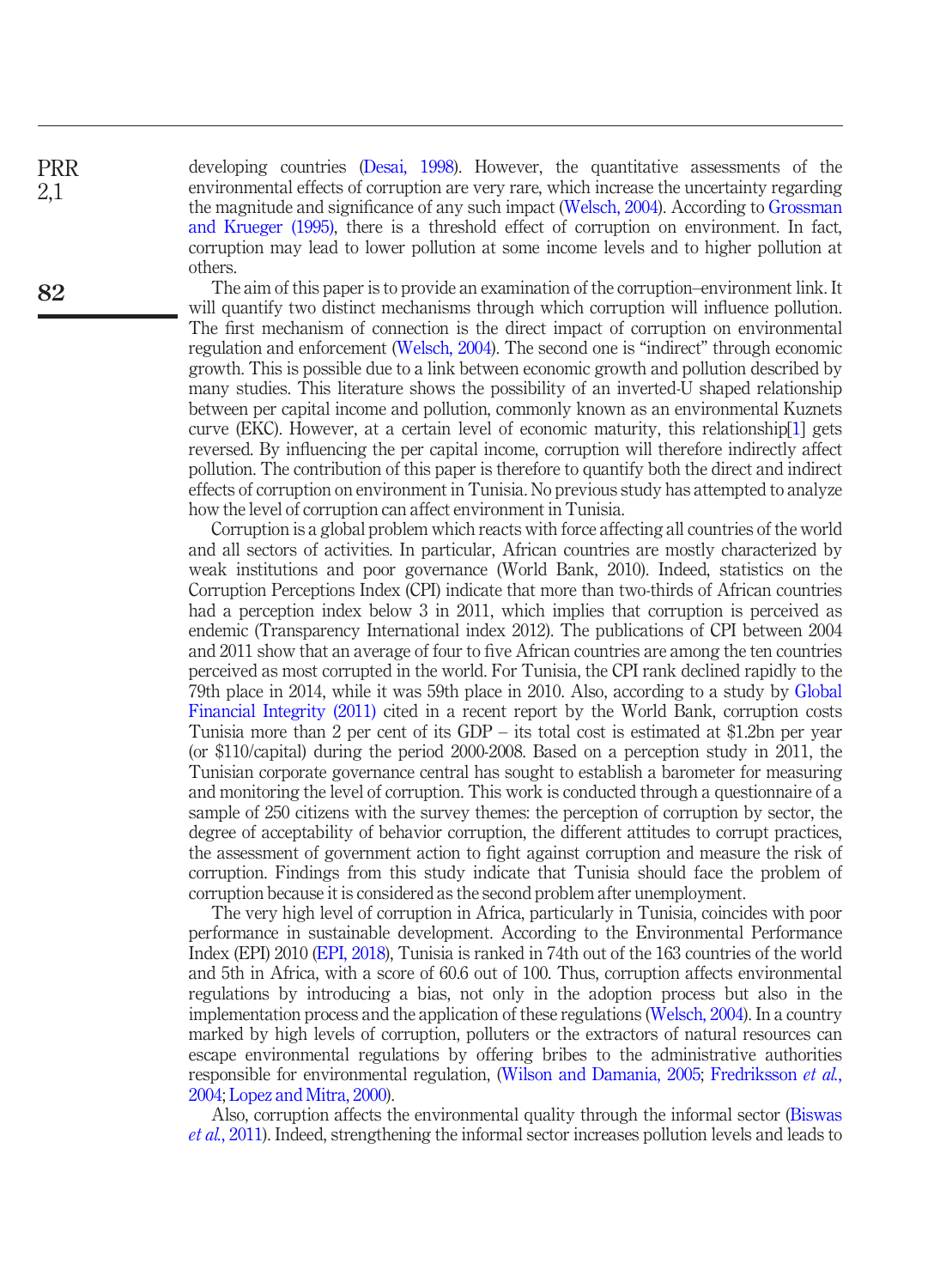environmental degradation ([Blackman, 2000;](#page-12-2) [Blackman and Bannister, 1998;](#page-12-3) [Biller, 1994\)](#page-12-4). The strict environmental regulations may encourage firms to migrate more toward the informal economy for maximizing their profit [\(Baksi and Bose, 2010](#page-12-5); [Chaudhuri and](#page-12-6) [Mukhopadhyay, 2006\)](#page-12-6). These findings are consistent with the current Tunisian economic situation. Indeed, according to the IMF, the share of the informal economy at the GDP level is about 34 per cent in Tunisia. Also, the World Bank estimates that more than 50 per cent of the Tunisian labor force is used in the informal sector which represents 38 per cent of the GDP (Directorate General of the Treasury, 2018). We can conclude that the share of the increasingly growing informal sector is one of the main factors of environmental degradation.

The remainder of the paper is organized as follows; Section 2 examines the previous largely theoretical literature about the relationship between corruption, economic growth and environment degradation; while Section 3 outlines the methodology and data using an empirical model. Section 4 analyzes the findings, and Section 5 provides conclusions and policy implications.

## 2. Corruption, growth and environment: a literature review

Corruption continues to be a serious concern across the globe [\(Goel and Nelson,](#page-13-14) [2010\)](#page-13-14). Corruption is defined by Transparency International, which produces one of the most commonly used corruption indexes; as the abuse of uninterested power for private gain. It is also defined as an act in which public authorities use their power to obtain personal benefits by circumventing the rules of the game ([Jain, 2001\)](#page-13-13). Corruption is the misuse of public office for private gains [\(Bardhan, 1997](#page-12-7)), and its economy-wide effects are shown by [Swaleheen \(2011\);](#page-14-4) [Treisman \(2000\)](#page-14-5) and [Damania](#page-13-6) et al. (2003). [Stiglitz](#page-14-6) [\(2002\)](#page-14-6) affirms that the "government is supposed to act in the interest of citizens, not to use its enormous power to benefit its leaders or special interests at the expense of the general public".

Reducing corruption and its effects requires an understanding of its causes [\(Dong](#page-13-15) et al., [2012\)](#page-13-15). Thus, economic literature addresses the determinants of corruption [\(Ades and Di](#page-12-8) [Tella](#page-12-8), [1997, 1999;](#page-12-9) [Del Monte and Papagni, 2007](#page-13-16); [Shleifer and Vishny, 1993](#page-14-7)). [Treisman \(2000\)](#page-14-5) argues that the level of corruption depends on the balance between the costs associated with being corrupt and the benefit from it. The economic variables related to corruption determinants and its effects on economic growth are also analyzed ([Guetat, 2006](#page-13-2); [Mauro](#page-14-1), [1995, 1998\)](#page-14-8). Wu et al. [\(2010\)](#page-14-9) find that in low-income countries, corruption acts as an economic disincentive because it distorts the effect of public expenditure on economic growth. [Salinas-Jiménez and Salinas-Jiménez \(2007\),](#page-14-10) analyzing corruption, productivity and economic growth in 22 OECD countries during the 1980-2000 period, show that corruption negatively influences the growth performance of advanced economies.

[Fisman and Svensson \(2000\)](#page-13-0) develop a theory of environmental policy, taking into account corruption and political instability. According to them, corruption has a negative effect on the strictness of environmental regulations, but this effect fades away as political instability increases. The effects of corruption on the environment are shown by [Wilson and](#page-14-3) [Damania \(2005\),](#page-14-3) [Damania](#page-13-6) et al. (2003), [Desai \(1998\)](#page-13-10) and [Cole \(2007\).](#page-12-10) Political instability may allow the lobby groups to bribe the government on the aspects of regulations or distort the regulations related to pollution control measures that may favor them. But, the government may not maintain its power sufficiently to implement the desirable regulations. Corruption affecting environmental issues is more frequent in developing countries with higher political instability and weaker institutions [\(Lopez and Mitra, 2000](#page-13-7)).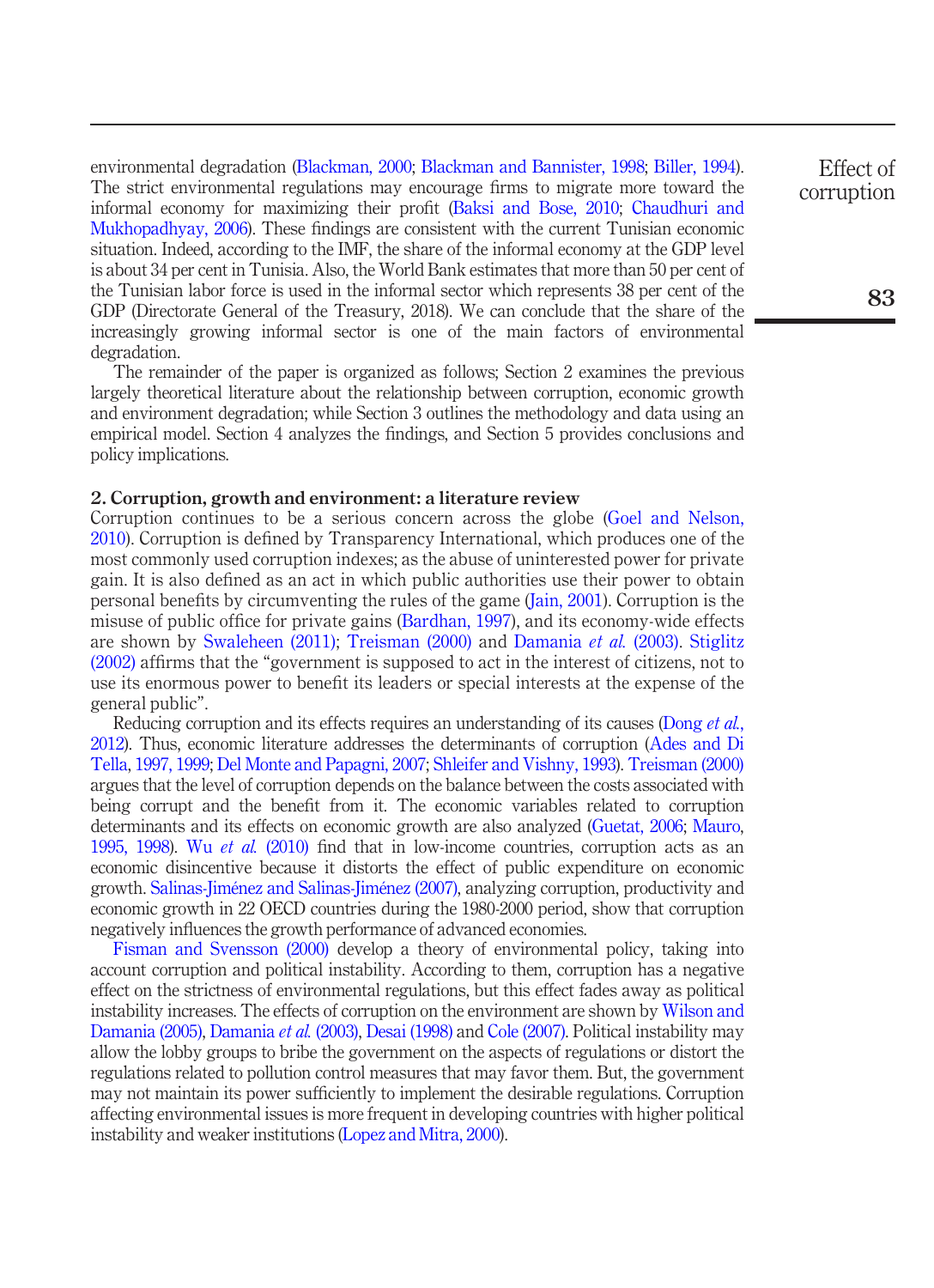<span id="page-3-0"></span>

| <b>PRR</b> | According to Costantini and Monni (2008), the environmental quality is positively             |
|------------|-----------------------------------------------------------------------------------------------|
| 2,1        | affected by the institutions' quality. Cole and Fredriksson (2009) conclude that countries    |
|            | with weak environmental institutions will attract an intensive pollution industry. Bernauer   |
|            | and Koubi (2009) show an empirical evidence of an independent positive effect of the          |
|            | democracy level on air quality.                                                               |
|            | Thomas is at al. (9009) waist and that in developing according accounting is the major factor |

[Damania](#page-13-6) *et al.* (2003) point out that in developing countries corruption is the main factor affecting environmental degradation. [Arrow](#page-12-14) *et al.*  $(1995)$  argue that in poor countries, material welfare is more important than environmental degradation. [Desai \(1998\)](#page-13-10) finds empirical evidence for the effect of corruption on environmental degradation by examining ten developing countries.

[Barbier](#page-12-15) et al. (2005) highlight that in Asia, South America and Africa, deforestation is a result of government's support to large-scale plantations, timber harvesting and cash crops. These policies are also responsible for the depletion of natural resources and loss of biodiversity.

[Fredriksson](#page-13-5) *et al.* (2004) study the effect of corruption on energy policy. They reveal that the effect of corruption on the energy policy is identical to that on environmental policy. They prove that more corruption means less stringent pro-environment policies. [Damania](#page-13-6) et al. [\(2003\)](#page-13-6) investigate the interaction between corruption, trade and environmental policy. They conclude that more corruption leads to less environmental regulations, whereas more trade policy liberalization leads to more environmental regulations. According to [Fredriksson \(1999\)](#page-13-17), open trade increases the incentives to put pressure on government's decisions on environmental policy. According to [Welsch \(2004\)](#page-14-2) corruption affects pollution directly and indirectly.

#### 3. Analytical framework and methodology

#### 3.1 Analytical framework

84

The study is based on the conceptual framework of endogenous growth theory and the environmental Kuznets curve (EKC). The consideration of this double theoretical anchor can simultaneously identify the direct and indirect effects of corruption on the environmental quality. Corruption has a direct effect on the environmental quality by weakening environmental regulations and an indirect effect through economic growth channel [\(Welsch,](#page-14-2) [2004](#page-14-2); [Lopez and Mitra, 2000](#page-13-7)). Our study uses the methodology used by [Cole \(2007\).](#page-12-10) To identify the different theoretical effects of corruption on the environment, we use the following functional forms:

$$
GDP_t = f(EC_t, CO2_t, CC_t, inv_t)
$$
\n<sup>(1)</sup>

$$
CO2t = f\left(GDPt, GDPt2, CCt\right)
$$
 (2)

$$
EC_t = f(GDP_t, CO2_t, CC_t, POP_t)
$$
\n(3)

GDP is the gross domestic product per capital. It is used as a proxy for economic growth. CO2 is emissions of carbon dioxide per capita and used as a proxy for environmental quality. CC is the level of the control corruption; the variables that define corruption are extracted from the World Bank "responsible use his position a public service to its own benefit." The CC index is a standardized continuous quantitative measure (centered and reduced variable), which varied between -2.5 (high level of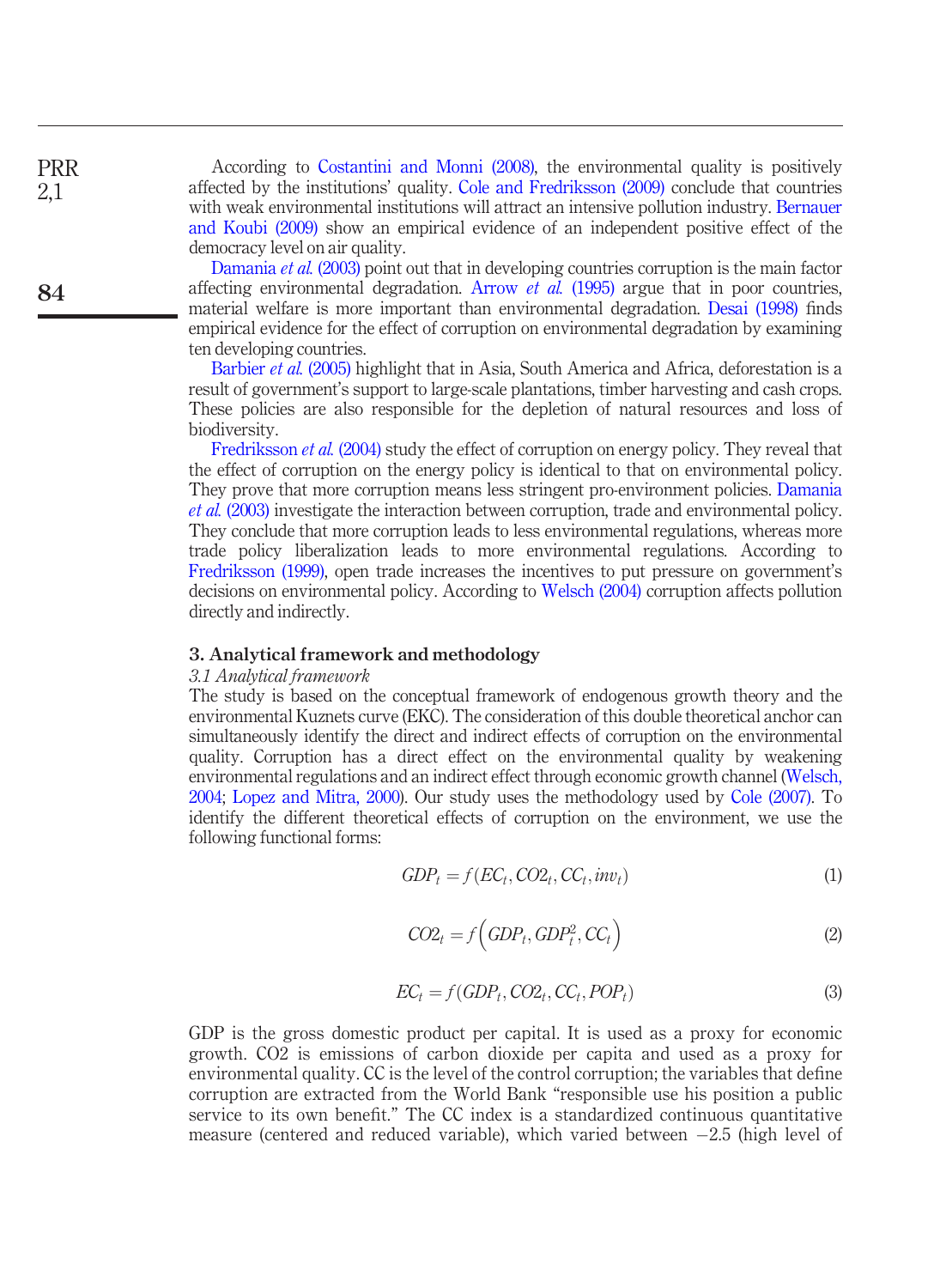corruption) and 2.5 (minimum level of corruption). The control of corruption captures perceptions of the extent to which public power is exercised for private gain, including both petty and grand forms of corruption, as well as "capture" of the state by elites and private interests. INV is investment ratio to GDP, EC is the energy use per capital and POP is the total population.

The annual data cover the period between 1984 and 2012. These data are collected from the WDI (2013) for GDP, energy consumption (EC), CO2 emissions (CO2), population (POP) and investment (INV). The level of the control corruption (CC) variable is extracted from WGI.

## 3.2 Methodology

Most studies of causal relationships for a time series emphasize vector autoregression (VAR) modeling to highlight the relationships between the variables studied. Also, the study of the existence of cointegration relation between these variables is based on the usual tests, namely, the Johansen test. However, the implementation of this method requires that the series be integrated in the same order. However, in most macroeconomic series, this condition is not verified [\(Nelson and Plosser, 1982](#page-14-11)). In response to this shortcoming, [Pesaran](#page-14-12) et al. [\(2001\)](#page-14-12) defined the autoregressive distributed lag (ARDL) approach, taking into account the shortcomings of the VAR model.

3.2.1 Unit root test. The previous hypothesis of the analysis of the model ARDL states that the variables may be either (I1) or (I0). To avoid erroneous results, we conducted unit root tests to verify that the series are not integrated of order two or more. To do this, our study has used three unit root tests. In addition to, the traditional Phillips–Perron (PP) and augmented Dickey–Fuller (ADF) tests, we have used the unit root test procedure developed by [Zivot and Andrews \(1992\)](#page-14-13) who allow taking into account the breaks in the deterministic terms to test the stationarity of the variables. The main advantage of the Zivot–Andrews test is that the timing of the structural break is endogenously determined.

3.2.2. Bounds tests. To assess the impact of corruption on energy consumption and environmental quality in Tunisia, we rely on the ARDL model developed by [Pesaran and](#page-14-14) [Shin \(1999\).](#page-14-14) This model has been extended by [Pesaran](#page-14-12) *et al.* (2001). The use of this model is justified by the fact that it takes into account both short- and long-term relationships of the tested variables. Also, the ARDL model allows estimating variables of different levels of integration  $[I(1)$  and  $I(0)]$ . According to [Pesaran](#page-14-12) *et al.* (2001), the cointegration test is based on F-statistic. The Fisher statistic assumed that the coefficients in level variables are all equal to zero and under the alternative hypothesis that none of the null coefficients, which means no cointegration between the variables, are studied. Thus, to study the total effect of corruption on energy consumption and environmental quality, we use the representations ARDL of the equations  $(1)$ ,  $(2)$  and  $(3)$ :

$$
\Delta GDP_{t} = \alpha_{0} + \alpha_{1} GDP_{t-1} + \alpha_{2} EC_{t-1} + \alpha_{3} CO2_{t-1} + \alpha_{4} CC_{t-1} + \alpha_{5} INV_{t-1} + \sum_{i=0}^{m} \beta_{1i} \Delta GDP_{t-i} + \sum_{i=0}^{n} \beta_{2i} \Delta EC_{t-i} + \sum_{i=0}^{p} \beta_{3i} \Delta CO2_{t-i} + \sum_{i=0}^{q} \beta_{4i} \Delta CC_{t-i} + \sum_{i=0}^{l} \beta_{5i} \Delta INV_{t-i} + \varepsilon_{t}
$$
\n(4)

corruption

Effect of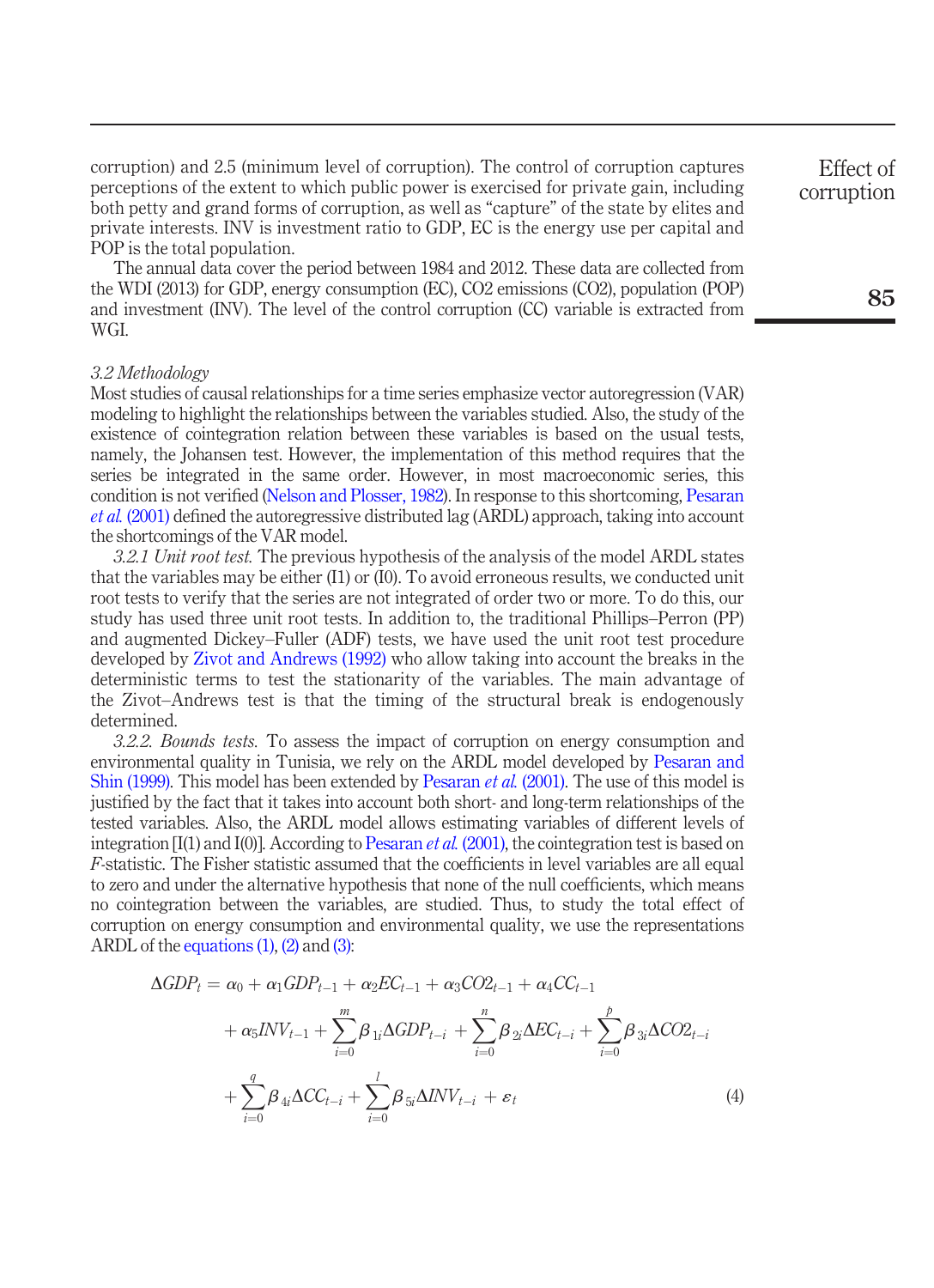$$
\Delta CO2_t = \alpha_0 + \alpha_1 CO2_{t-1} + \alpha_2 GDP_{t-1} + \alpha_3 GDP_{t-1}^2 + \alpha_4 CC_{t-1} + \sum_{i=0}^m \beta_{1i} \Delta CO2_{t-i} + \sum_{i=0}^n \beta_{2i} \Delta GDP_{t-i} + \sum_{i=0}^p \beta_{3i} \Delta GDP_{t-i}^2 + \sum_{i=0}^q \beta_{4i} \Delta CC_{t-i} + \varepsilon_t
$$
\n(5)

<span id="page-5-0"></span>PRR 2,1

86

$$
\Delta EC_{t} = \alpha_{0} + \alpha_{1} EC_{t-1} + \alpha_{2} GDP_{t-1} + \alpha_{3} CO2_{t-1} + \alpha_{4} CC_{t-1} + \alpha_{5} POP_{t-1} + \sum_{i=0}^{m} \beta_{1i} \Delta EC_{t-i} + \sum_{i=0}^{n} \beta_{2i} \Delta GDP_{t-i} + \sum_{i=0}^{p} \beta_{3i} \Delta CO2_{t-i} + \sum_{i=0}^{q} \beta_{4i} \Delta CC_{t-i} + \sum_{i=0}^{l} \beta_{5i} \Delta POP_{t-i} + \varepsilon_{t}
$$
\n(6)

In the equations,  $\Delta$  denotes the first difference operator;  $\alpha_0$  represents the constant, and  $\varepsilon_1$  represents the error term. The coefficients of  $\beta_1$  to  $\beta_5$  illustrate the short-run dynamics in each function. Those associated with the  $\alpha_i$  parameter, with  $i \neq 0$ , represent the long-run dynamics of the respective models.

The bounds test is based on the Fisher test: the null hypothesis  $(H<sub>0</sub>)$  warrants the absence of cointegration among the variables against alternative hypothesis (H1) which proved the existence of cointegration among variables: H0:  $\alpha_1 = \alpha_2 = \alpha_3 = \alpha_4 = \alpha_5 = 0$  versus  $H_1: \alpha_1 \neq \alpha_2$  $\alpha_2 \neq \alpha_3 \neq \alpha_4 \neq \alpha_5 \neq 0$ . Pesaran suggest two sets of critical values for a given significance level. Assuming that all variables included in the ARDL model are integrated of order zero I (0), the first level is then calculated. The second level is calculated assuming that the variables are integrated of order one I(1). In case the computed  $F$ -statistics are above the higher critical bounds, the null hypothesis of no co-integration is rejected whether the series is I(0) or I(1), so co-integration is verified. In the opposite case where the computed F-statistic falls below the lower critical value, the null hypothesis cannot be rejected, indicating no co-integration. Finally, if the computed test statistics lie between the bounds, no conclusion can be made without calculating the integration order of the regressors.

3.2.3 Identifying the impact of corruption on pollution. The total effect of corruption on economic growth, environmental quality and energy consumption consists of two effects: a direct effect which reflects the degree of government regulation and an indirect effect through economic growth. These effects can be expressed as follows:

$$
\frac{\partial Y}{\partial cc} + \frac{\partial Y}{\partial E} * \frac{\partial E}{\partial cc} + \frac{\partial Y}{\partial EC} * \frac{\partial EC}{\partial cc}
$$
 (7)

$$
\frac{dE}{dcc} = \frac{\partial E}{\partial cc} + \frac{\partial E}{\partial Y} * \frac{\partial Y}{\partial cc}
$$
\n(8)

$$
\frac{\partial EC}{\partial cc} + \frac{\partial EC}{\partial E} * \frac{\partial E}{\partial cc} + \frac{\partial EC}{\partial Y} * \frac{\partial Y}{\partial cc}
$$
(9)

Where E, CC, EC and Y denote per capital pollution emissions, control of corruption, energy consumption and per capital income, respectively.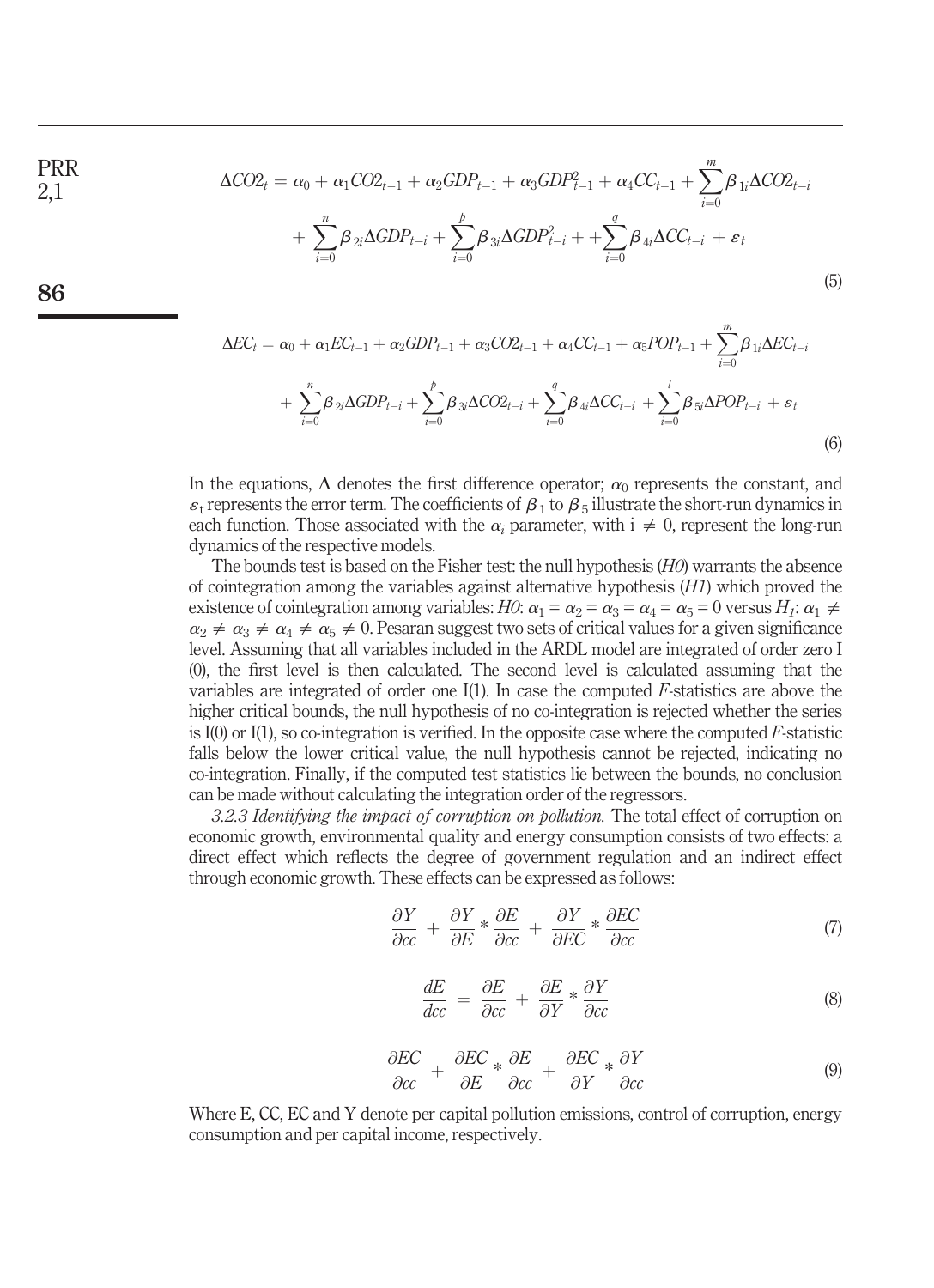Referring to [equation \(1\),](#page-3-0) it should be noted that the inclusion of energy consumption and CO2 emissions terms implies that  $\delta Y/\delta E$  is a function of the level of per capital emissions and  $\delta Y/\delta EC$  is a function of the level of per capital energy use. In [equation \(2\),](#page-3-0) it should be noted that the inclusion of quadratic income terms implies that  $\delta E/\delta Y$  is a function of the level of PIB per capital income. Finally, in [equation \(3\)](#page-3-0), it should be noted that the energy consumption is based on the variables according to GDP by capital and CO2 emissions. Therefore, they are the indirect effects as a whole.

#### 4. Results and discussion

In this paper, we have used ADF, PP and Zivot–Andrews methods to investigate whether corruption, energy consumption, carbon emissions and economic growth in Tunisia are stationary from 1984 to 2012. The results of unit root tests are presented in [Table I](#page-6-0).

We have chosen the critical value level to be at 5 per cent. The results of ADF and PP in Table  $(I)$  indicate that all *t*-values of level analysis are more than the critical value at 5 per cent significance, which accepts null hypothesis and indicates the existence of a unit root value. However, all t-values of the first difference analysis are less than the critical value at 5 per cent significance level, which rejects null hypothesis and indicates the absence of the unit root value. The [Zivot and Andrews \(1992\)](#page-14-13) test suggest that GDP, CO2, EC, GDP2, INV and DC variables are non-stationary in levels. The t-values of the level analysis are more than the critical value at 5 per cent significance, which accepts null hypothesis and indicates the existence of the unit root value. However, in the first difference analysis, all t-values are less than the critical value at the 5 per cent significance level, which rejects null hypothesis and indicates the absence of the unit root value. For the (POP) variable, the t-values are above the critical threshold value of 5 per cent which indicates the absence of the unit root value in Level I(0).

The [Zivot and Andrews \(1992\)](#page-14-13) test provides mixed results for the integration order. Therefore, bounds tests are used to analyze the long-term relationship between corruption, energy consumption, economic growth and environmental quality. The bounds test for level relationships is presented in [Table II](#page-7-0).

The results of the bounds test in Table  $(II)$  indicate that the value of the F-statistic is more than the upper-bounds critical value at 5 per cent in the three studied models. Therefore, we can conclude the existence of long-run relationships between growth and other variables, the

|                                                                                 |                                                                                         | ADF test                                                                               |                                                                                               | PP test                                                                                               | Zivot-Andrews                                                                                                                              |                                                                                                                |  |
|---------------------------------------------------------------------------------|-----------------------------------------------------------------------------------------|----------------------------------------------------------------------------------------|-----------------------------------------------------------------------------------------------|-------------------------------------------------------------------------------------------------------|--------------------------------------------------------------------------------------------------------------------------------------------|----------------------------------------------------------------------------------------------------------------|--|
| Variables                                                                       | In level                                                                                | First difference                                                                       | In level                                                                                      | First difference                                                                                      | In level                                                                                                                                   | First difference                                                                                               |  |
| GDP<br>CO <sub>2</sub><br>EC<br>GDP <sub>2</sub><br>Inv<br>POP<br><sub>CC</sub> | 0.8970<br>$-0.103[1]$<br>$-0.209[1]$<br>1.0180<br>$-1.5560$<br>$-1.004[2]$<br>$-2.0550$ | $-5.240$<br>$-7.9490$<br>$-9.4040$<br>$-5.120$<br>$-6.6070$<br>$-2.798[3]$<br>$-4.920$ | 0.974[1]<br>$-0.202[1]$<br>$-0.281[8]$<br>1.089[1]<br>$-1.435[2]$<br>$-1.004[3]$<br>$-2.0550$ | $-5.256[2]$<br>$-7.910[1]$<br>$-8.721[2]$<br>$-5.136[2]$<br>$-6.727[2]$<br>$-2.321[2]$<br>$-4.939[4]$ | $-3.8270(1989)$<br>$-3.437[2] (1996)$<br>$-4.289[2] (2005)$<br>$-3.5290(1989)$<br>$-4,3060(2001)$<br>$-6.758[2] (2002)$<br>$-2.9050(2001)$ | $-7.8580(1992)$<br>$-8.5470(1990)$<br>$-13,000(1991)$<br>$-7.6840(1992)$<br>$-7.0170(2006)$<br>$-4.5740(1999)$ |  |

Notes: SC is used to choose the number of optimal delays for the ADF tests, whereas "Bandwidth" is used for PP tests. The critical values related to ADF and PP tests were provided by [MacKinnon \(1996\).](#page-13-18) The bracketed figures represent the delay levels based on the information criterion of Schwarz. Figures between square brackets represent Newey–West bandwidth's automatic selection using the Bartlett kernel. Note that only the constant is included in tests. [.] Numbers of lag lengths. Numbers in brackets are the break year

<span id="page-6-0"></span>Table I. Unit root tests

corruption

Effect of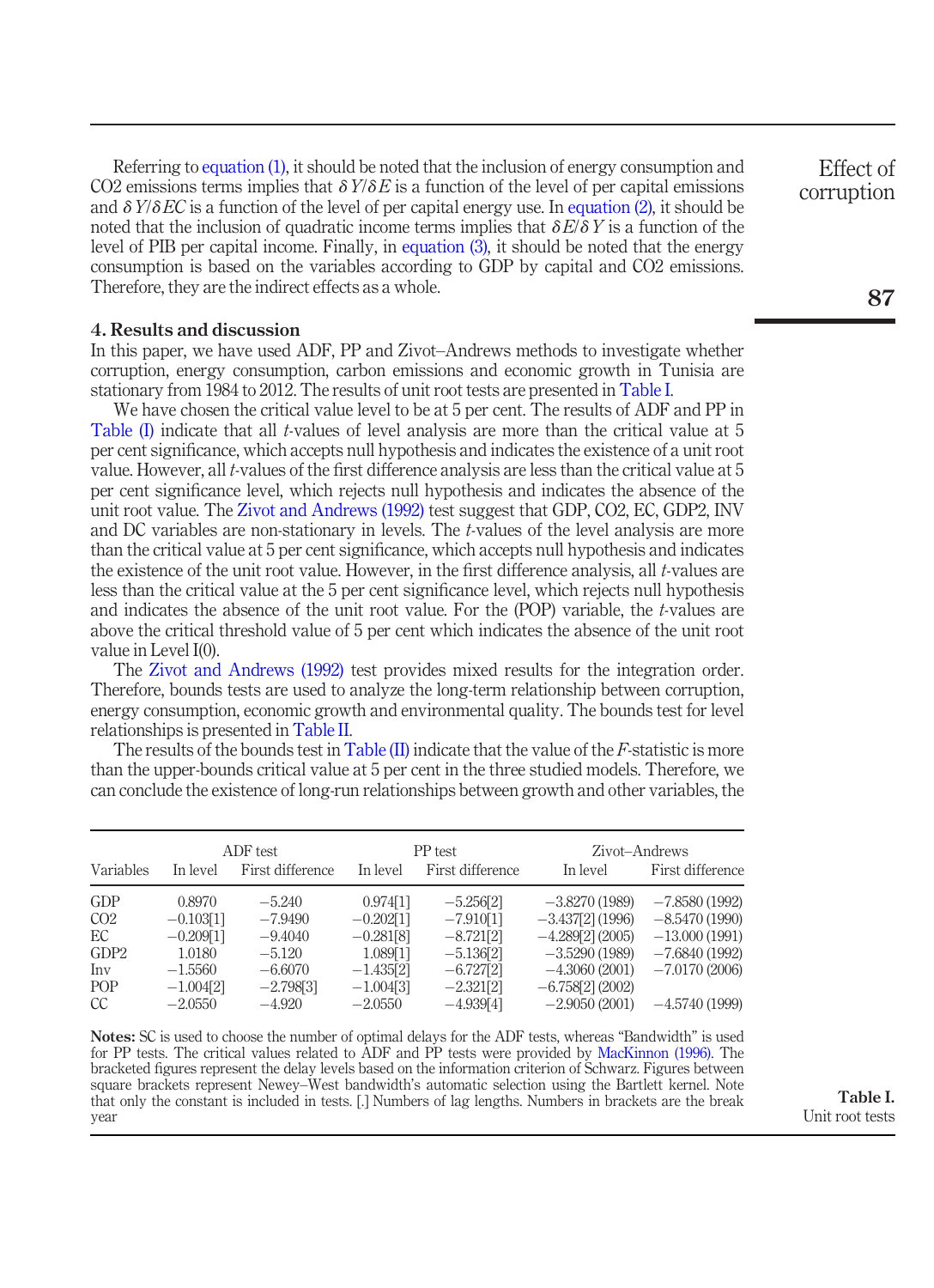long-run relationships between CO2 emissions and other variables and the long-run relationships between energy consumption and other variables. The obtained results from the bounds test are confirmed by the error correction model in each equation. The ECM(-1) terms is negatively significant at the 5 per cent level. The null hypothesis of no cointegration is rejected. PRR

> After confirming the existence of a long-run relationship between the variables of the three models, we proceed in a second step to estimate the long- and short-run effects between endogenous and exogenous variables in Tunisia. The long-run results are present in [Table III](#page-7-1).

> The results of [Table III](#page-7-1) allow us to identify the nature of the relationship between our variables. Thus, according to the results of the equation of the growth, we note that the consumption of energy positively and significantly affects the economic growth: any increase in a point of GDP is accompanied by an increase in the amounts of energy used by 1.6 points. The results show a strong positive correlation between the growth level and the energy consumption in Tunisia. In fact, Tunisia is one of the developing countries where any increase in the level of GDP causes the consumption of additional quantities of energy. Thus, the adoption of a conservation energy policy in the region must take into account the risks of a negative impact in the short and long term. Also, the coefficient associated with CO2 is significantly negative in the long term: the increase in income levels is accompanied by a reduction in the quantities of pollutants. This result confirms that Tunisia will reach, in the long term, the threshold level of income which will allow it to reverse the relationship between GDP and emissions of CO2. In fact this result can be justified by the strategies pursued by the Tunisian Republic for the fight against climate change. Tunisia has implemented several programs since the creation of the National Sanitation Board, which

|                                                                           | $ecm(-1)$                                        |                                     |                                     |                                  |                                                    |  |  |  |
|---------------------------------------------------------------------------|--------------------------------------------------|-------------------------------------|-------------------------------------|----------------------------------|----------------------------------------------------|--|--|--|
| Dependent variable                                                        | Lag selection                                    | coef                                | t-value                             | <i>F</i> -statistic              | Decision                                           |  |  |  |
| F(GDP\EC, CO2, CC, INV)<br>F(CO2\GDP, GDP2, CC)<br>F(EC\GDP, CO2,CC, POP) | (2,3,3,3,3)<br>(0,3,2,2)<br>(3,3,2,3,3)          | $-1.1651$<br>$-1.1381$<br>$-3.3148$ | $-4.7975$<br>$-5.9995$<br>$-7.8990$ | 4.643464<br>4.123260<br>8.145328 | co integration<br>co integration<br>co integration |  |  |  |
| $k = 3$<br>$k = 4$                                                        | Lower-bound critical value at 5%<br>2.79<br>2.56 |                                     |                                     | 3.67<br>3.49                     | Upper-bound critical value at $5\%$                |  |  |  |

Notes: Lower- and upper-bound critical values are taken from Pesaran *et al.* (2001); Table CI(ii) Case II

The bounds test for level relationships

<span id="page-7-0"></span>Table II.

2,1

88

<span id="page-7-1"></span>

|                                         | Variables                      | F(GDP\EC, CO2, CC, INV)<br>t-statistic<br>Coefficient |                                        | Coefficient            | F(CO2\GDP, GDP2, CC)<br>t-statistic                                                                             | F(EC\GDP, CO2, CC, POP)<br>Coefficient<br>t-statistic |                            |  |
|-----------------------------------------|--------------------------------|-------------------------------------------------------|----------------------------------------|------------------------|-----------------------------------------------------------------------------------------------------------------|-------------------------------------------------------|----------------------------|--|
|                                         | <b>GDP</b><br>GDP <sub>2</sub> |                                                       |                                        | $-0.44273$<br>0.065880 | $-11.0385***$<br>13.3839***                                                                                     | 0.52889                                               | 15.4558***                 |  |
|                                         | ЕC<br>CO <sub>2</sub><br>CC.   | 1.6105<br>$-0.45552$<br>0.19641                       | 11.7594***<br>$-2.5385**$<br>6.4465*** | $-0.080834$            | $-1.8625*$                                                                                                      | 0.17589<br>$-0.075288$                                | $3.4089**$<br>$-6.1580***$ |  |
| <b>Table III.</b><br>Estimated long-run | INV<br><b>POP</b><br>C         | 0.49948<br>$-2.4016$                                  | $4.1594***$<br>$-3.0504**$             |                        |                                                                                                                 | $-0.049184$<br>2.3294                                 | $-9.3281***$<br>9.3525***  |  |
| coefficients using the<br>ARDL approach |                                |                                                       |                                        |                        | <b>Notes:</b> ***, ** and *denote statistical significance at the $1\%$ , $5\%$ and $10\%$ levels, respectively |                                                       |                            |  |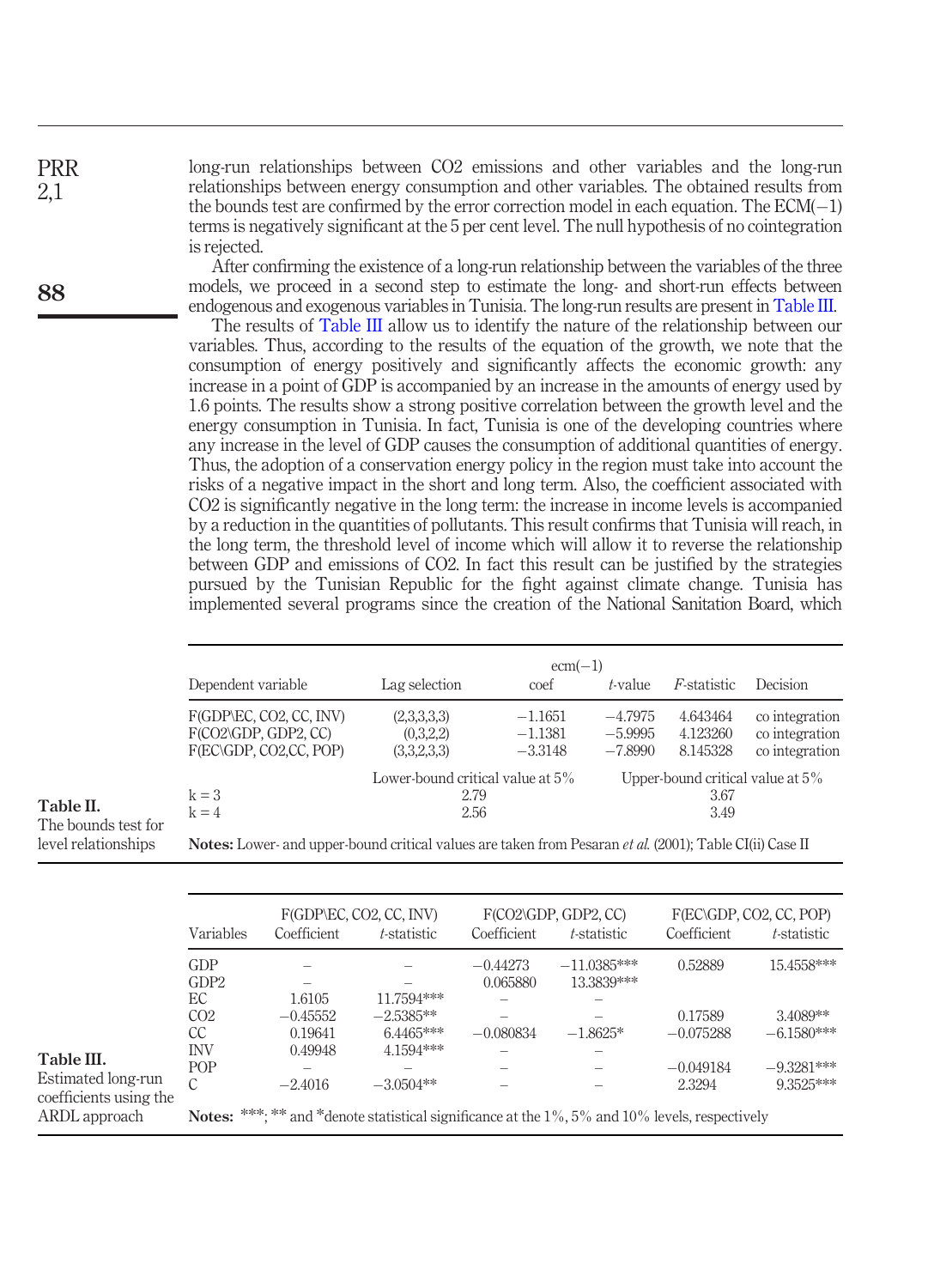enabled it to reach a connection rate to the public sewerage network of 88.7 per cent. Management of household waste And assimilated, through the establishment of a network of 10 controlled landfills and 48 transfer operations in operation, and 10 other controlled landfills and 60 transfer centers under way, increasing the rate of household waste management In controlled landfills from 45per cent in 2007 to 93 per cent in 2011.

The results [equations \(1\)](#page-3-0) prove that the coefficient associated with the variable control of corruption is positive and significant. Thus, any increase in the level of control of corruption stimulates economic growth. An improvement in the level of control of the corruption by a point increases the level of GDP by 0.196 point. We can conclude that corruption negatively affects the growth and improvement in the control level of corruption fact reduces this negative effect. This is explained by the fact that corruption reduces the investment, affects the public expenditure and reduces growth. Our results are consistent with the empirical literature ([Delgado](#page-13-19) et al., 2014, [Acemoglu](#page-12-16) et al., 2003; [Mauro, 1995\)](#page-14-1).

In [equation \(2\)](#page-3-0), we have proved, as in the first finding, that the environmental Kuznets curve is well justified in its quadratic form and it takes the form of a reverse U. In fact, the coefficient associated with the variable GDP is negatively significant, whereas the coefficient associated with the GDP2 is positive and significant. Indeed, the long-run elasticity of CO2 emissions with respect to income is  $y = 0.1317$  GDP-0,4427.

In the second finding, the results indicate a significant negative relationship between the control of corruption and the quantities of CO2 in the atmosphere. Any increase in the level of control of corruption by a point reduces the quantities of CO2 by 0.0808 point. This is explained by the fact that the increase in the level of control of corruption, expressed by a regulatory policy and imposition of the tax laws, obliges the polluters to reduce their emissions and meet the standards of the country. In other words, corruption has the effect of weakening the environmental regulations by introducing a bias, not only in the adoption process but also in the process of implementation or implementation of these regulations [\(Wilson and Damania, 2005](#page-14-3); [Fredriksson](#page-13-5) *et al.*, 2004). In the case of Tunisia, the sectors, structures or services (the security services, the customs) are considered to be the most affected by corruption.

From the results of [equations \(3\)](#page-3-0), we note that the coefficient associated with the variable GDP is significantly positive. Any development in the level of GDP by a point increases the quantities of energy used for the loan by 0.529 point. In effect, the Tunisian economy is in its transitional phase where the increase in GDP encourages firms to use more luxury goods (air conditioning, electric heating, cars). Besides, the number of vehicles in Tunisia was estimated to reach 1.8 million by 2015, with an increase of 70,000 cars per year [the technical agency of Land Transport (ATTT)].

The variable control of corruption admits a negative and significant coefficient in 1 per cent. Any increase in the level of control of corruption by a point reduces the quantities of energy used by 0.075 point. This is explained by the growing illegal demand for gasoline coming from Libya. The informal sector is the third problem from which Tunisian companies complain. While it is 38 per cent in the region of the European Bank for Reconstruction and Development, London, and 40.2 per cent in the south and east of the Mediterranean, the rate of businesses which are in competition with the informal sector is 45.2 per cent in Tunisia. The magnitude of this phenomenon is far from decreasing with time; quite the contrary, it is increasing as the share of the informal economy in the GDP increased from 30 per cent in 2010 to 38 per cent in 2013.

The regression for the underlying ARDL equation fits very well, and the two models [\[equations \(1\)](#page-3-0) and [\(2\)](#page-3-0)] are significant at the 1 per cent level. In fact, as shown in [Table IV](#page-9-0),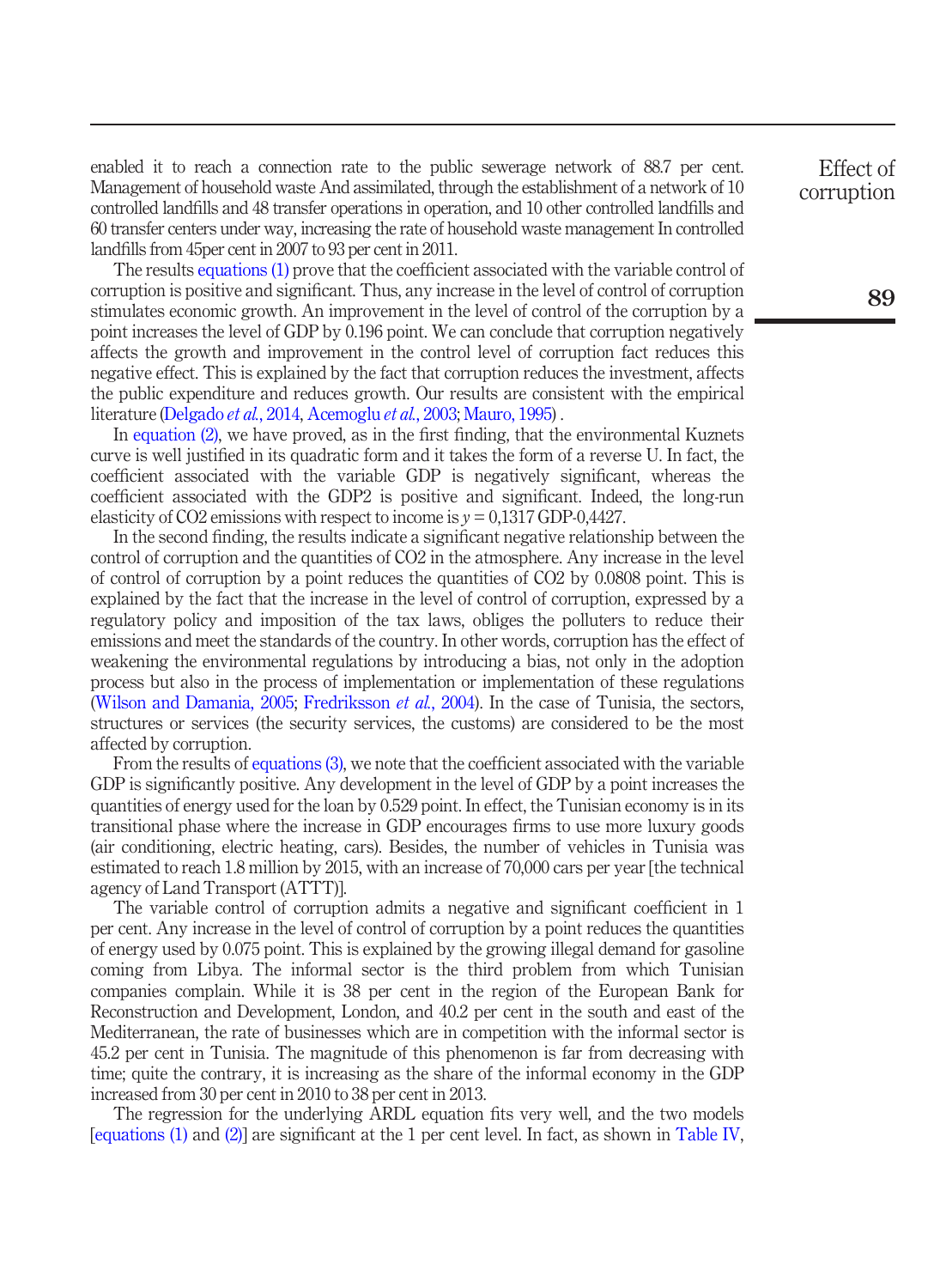none of the estimated models have serial correlation, heteroscedasticity, non-normality, gold functional form.

In addition to the diagnostic tests, the stability tests of co-integrated parameters (CUSUM and CUSUMQ) confirm a stable long-run equilibrium. These tests for parameter of stability based on the residuals recursive regression have been developed by [Pesaran and Shin \(1999\).](#page-14-14)

In a final step, we determine the total effect of corruption on the quality of the environment. Referring to [equations \(7\),](#page-5-0) [\(8\)](#page-5-0) and [\(9\)](#page-5-0), the calculations of our results are presented in [Table V.](#page-10-0)

The results indicate that the control of corruption admits a direct positive effect on growth. The improvement of the regulatory system stimulates the growth in a direct way. However, our results indicate a total negative effect. The indirect effects through the consumption of energy and the quality of the environment dominate the direct effect. This finding is explained by the more or less important weight in the informal sector in Tunisia. In effect, a loan of 40 per cent of GDP is of the provenance of the informal sector. As well, any increase in the regulatory system is going to disrupt the share of GDP from the informal sector. Also, the dominance of indirect effects can be evidence for the hypothesis of the Le Havre pollution. The majority of investors install their project in developing countries, Tunisia is an example, as these countries are characterized by a tax system more or less fragile, enabling them to issue additional quantities of pollutant without anyone going against it.

The results also indicate that the control of corruption admits a direct negative effect on the quality of the environment. Any increase in the level of control is a decrease in the quantities of CO2 emitted in the atmosphere and all the increase in the level of corruption is an increase in the quantities of the pollutant. In other words, corruption affects directly the quality of the environment in Tunisia. In addition, the indirect effect of the control of corruption on the rates of emission of CO2 per head is positive. An increase in the level of control of corruption by 1 per cent leads to an increase in the rate of emissions of CO2 per head of 0.11355 per cent via the economic growth. Indeed, improving the level of real GDP/ Head, Control of Corruption contributes to the increase of the rate of CO2 emissions per head. The indirect effect of the control of corruption is therefore greater than the absolute value of the direct effect. Therefore, the net effect of the control of corruption on the quality of the environment is positive in Tunisia. An increase in the level of control of corruption of 1 per cent increases emissions of CO2 by 0.0327 per cent. Corruption will affect the quality of the environment in Tunisia, more via the evolution of real GDP/head than by the weakening of environmental regulations. This result is explained by the non-political stability of the country; any increase in the control and environmental regulation encourages the polluters

| <b>Tests</b>                    | F(GDP\EC, CO2, CC, INV)<br><b>LM</b> Version | F(CO2\GDP, GDP2, CC)<br><b>LM</b> Version | F(EC\GDP, CO2, CC, POP)<br><b>LM</b> Version |
|---------------------------------|----------------------------------------------|-------------------------------------------|----------------------------------------------|
| Serial correlation <sup>a</sup> | 1.5181 [0.218]                               | 0.62585 [0.429]                           | 9.4127 [0.002]                               |
| Heteroscedasticity <sup>b</sup> | 0.46259[0.496]                               | 2.1269 [0.145]                            | 8.6145 [0.003]                               |
| Normality <sup>c</sup>          | 0.42701 [0.808]                              | 0.16184 [0.922]                           | 1.2189 [0.544]                               |
| Functional form <sup>d</sup>    | 0.49616 [0.481]                              | $0.0086605$ [0.926]                       | 0.39642 [0.529]                              |
| <b>CUSUM</b>                    | <b>Stable</b>                                | <b>Stable</b>                             | <b>Stable</b>                                |
| <b>CUSUMQ</b>                   | <b>Stable</b>                                | <b>Stable</b>                             | <b>Stable</b>                                |

<span id="page-9-0"></span>Table IV. Diagnostic test results

Notes: <sup>a</sup>The Breusch-Godfrey LM test statistic for no serial correlation; <sup>b</sup>the White test statistic for homoscedasticity; <sup>c</sup>the Jarque–Bera statistic for normality; <sup>d</sup>the Ramsey Reset test statistic for regression specification error

PRR 2,1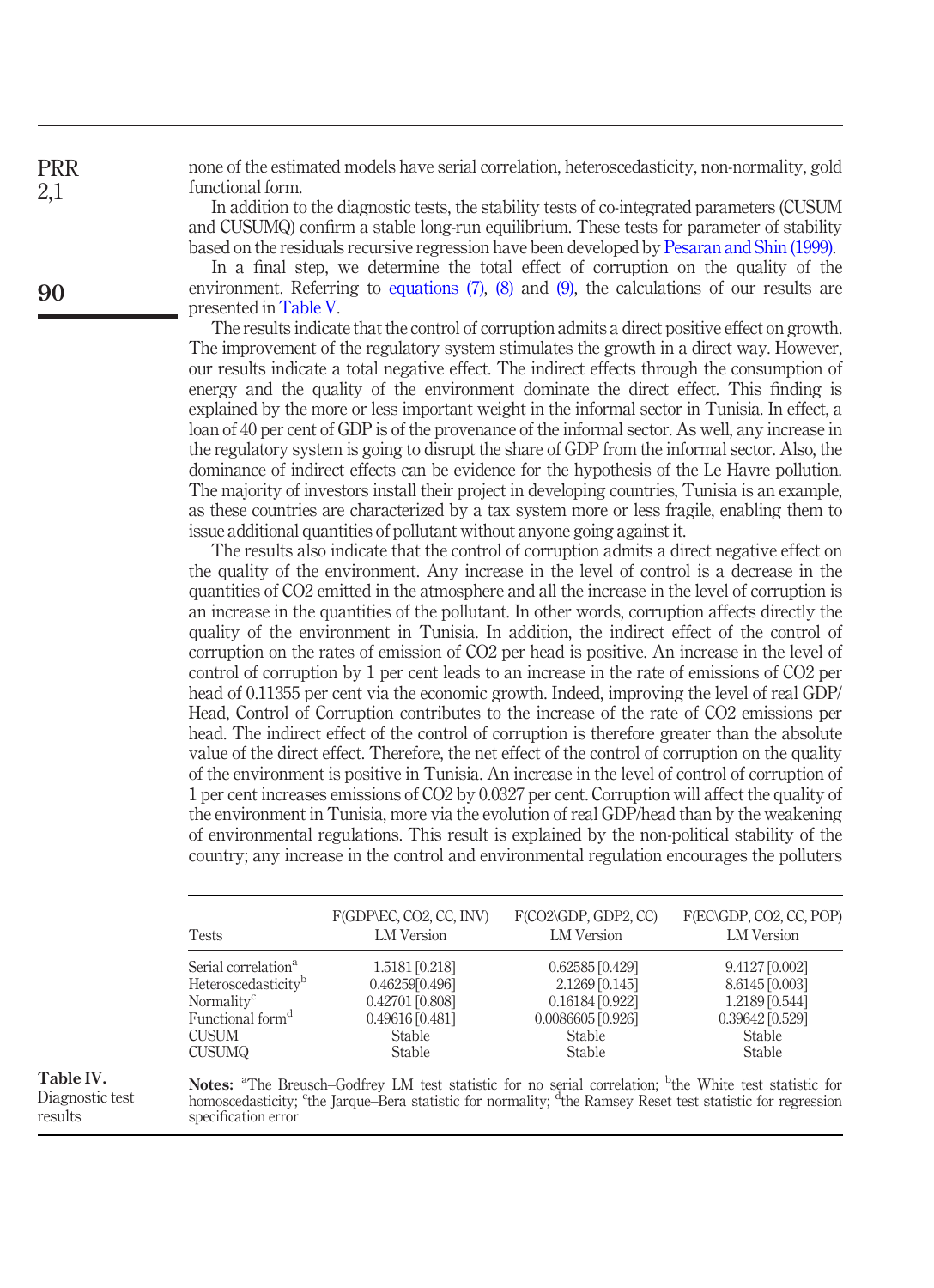<span id="page-10-0"></span>

| Effect of<br>corruption                                                       | $-3.4$<br>$\parallel$                                                                                                                                                                 |                                                                                                                                                      |                                                                       |               |
|-------------------------------------------------------------------------------|---------------------------------------------------------------------------------------------------------------------------------------------------------------------------------------|------------------------------------------------------------------------------------------------------------------------------------------------------|-----------------------------------------------------------------------|---------------|
| 91                                                                            | $\frac{\partial EC}{\partial cc}+\frac{\partial EC}{\partial CO2}*\frac{\partial CO2}{\partial cc}+\frac{\partial EC}{\partial GDP}*\frac{\partial GDP}{\partial cc}$                 | $= 2.757$<br>$\frac{\partial EC}{\partial CO2}*\frac{\partial CO2}{\partial cc}+\frac{\partial EC}{\partial GDP}*\frac{\partial GDP}{\partial cc}$   | $\frac{\partial EC}{\partial cc} = -6.1580$                           | Equation (3)  |
|                                                                               | $\frac{1}{\beta cc} = 0,03271$                                                                                                                                                        |                                                                                                                                                      |                                                                       |               |
|                                                                               | $\frac{dCO2}{dcc} = \frac{\partial CO2}{\partial cc} + \frac{\partial CO2}{\partial GDP} * \frac{\partial GDP}{\partial cc}$                                                          | $\overline{\frac{\partial c}{\partial c}} = 0,11355$<br>$\frac{\partial O2}{\partial GDP}*\frac{\partial GDP}{\partial cc}=$                         | $=-0.080834$<br>$\partial CO2$<br>$\partial c$                        | Equation (2)  |
| Table V.                                                                      | $\frac{\partial GDP}{\partial CO2}\ast \frac{\partial CO2}{\partial cc}+\frac{\partial GDP}{\partial EC}\ast \frac{\partial EC}{\partial cc}=-9.66$<br>$\partial GDP$<br>$\partial c$ | $\frac{\partial GDP}{\partial CO2} * \frac{\partial CO2}{\partial cc} + \frac{\partial GDP}{\partial EC} * \frac{\partial EC}{\partial cc} = -9.865$ | .96<br>$\left\vert {}\right\vert$<br>$\frac{\partial GP}{\partial c}$ | ╒<br>Equation |
| Decomposing the<br>impact of corruption<br>on pollution, growth<br>and energy | Total effect                                                                                                                                                                          | Indirect effect                                                                                                                                      | Direct effect                                                         |               |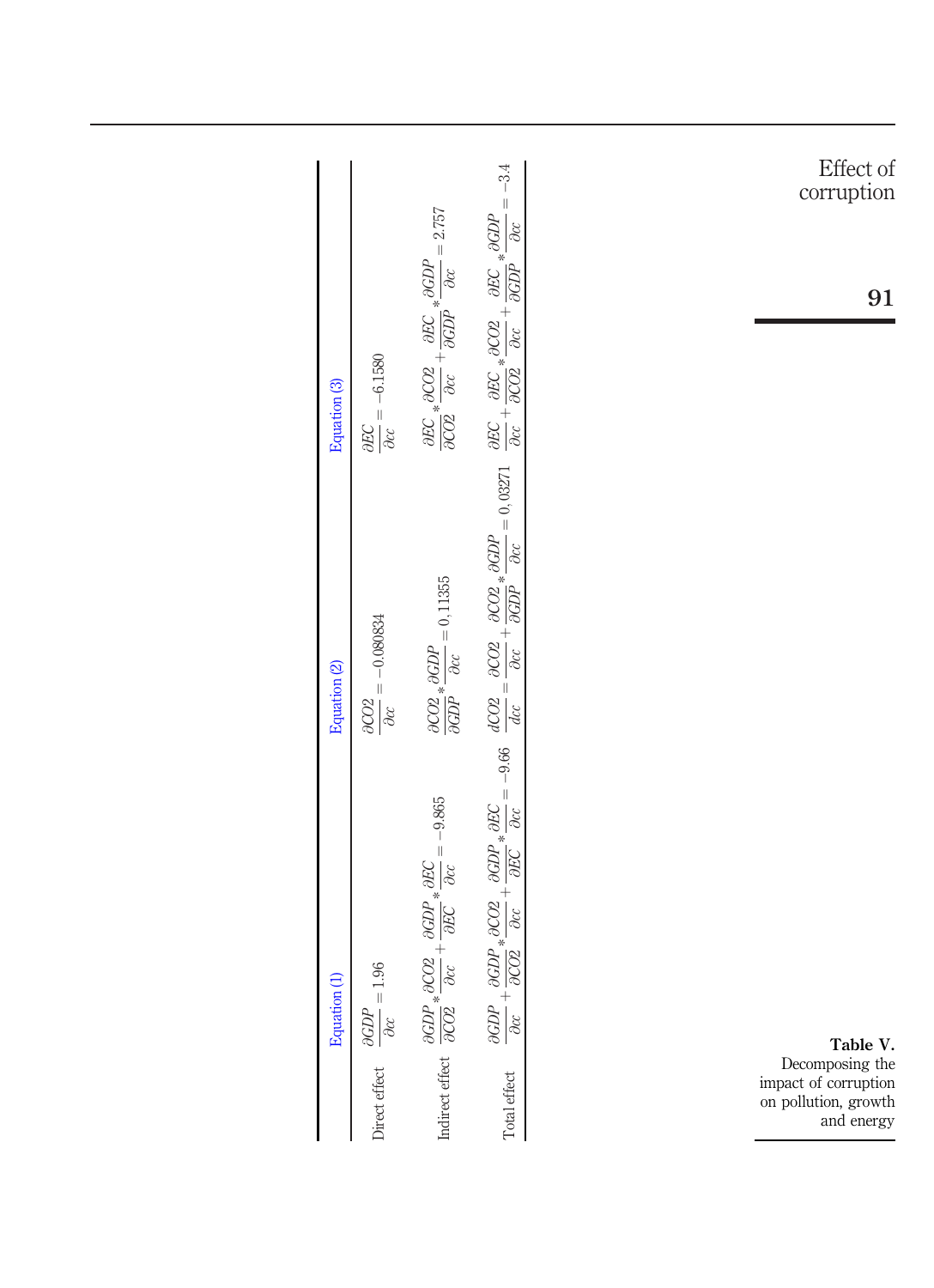to migrate more toward the informal economy [\(Baksi and Bose, 2010\)](#page-12-5). This result shows quite simply that the relative effect of growth on the quality of the environment is higher. As well, as [Perkings \(2003\)](#page-14-15) indicates, the depth and the main gap should take care of the environmental experience acquired from developed countries through the transfer of technology "own".

# 5. Conclusion and policy implications

PRR 2,1

92

The empirical analysis of the relationship between corruption, growth and environment has not been studied in the case of Tunisia. The results obtained by the study of this relationship allow us to define the economic and environmental policy which is appropriate for the improvement of human well-being. In this study, we have analyzed empirically the long-term relationship between corruption, economic growth and the quality of the environment. The justification of this research is that the economic growth and the quality of the environment are likely to be affected by the level of control of corruption.

The results of this study show the existence of a long-term relationship between economic growth, corruption, consumption of energy and quality of environment. The test statistics of bounds and the signs associated with the ECM confirm this finding. To complement the results of the analysis of cointegration, we analyze the long-term relationship between the variables through the ARDL model. The results prove that corruption negatively affects the economic growth in the long term. The degradation in the control of corruption by 1 per cent reduces the economic growth by 0.196 per cent. This result seems to be in conformity with the economic theory ([Popova and Podolyakina, 2014\)](#page-14-16). Besides, corruption has a direct positive effect on emissions of CO2 and the consumption of energy. Any degradation in the environmental regulation encourages the polluters to issue in advantage of additional quantities of pollutant and to extract quantities of more and more enormous natural resources.

Aside from these direct effects, corruption has also been estimated to have indirect effects on the growth and the quality of the environment. The results show that the indirect effect of corruption (control of corruption) on economic growth is positive (negative). The increase in the level of control of corruption (decrease of corruption) reduces the level of GDP through the reduction of the informal sector. The results show that the indirect effect of corruption environmental on emissions of CO2 is negative. The improvement in the level of control of corruption increases the quantities of pollutant via the channel growth. In effect, the improvement in the control of corruption increases the level of GDP which itself increases emissions of CO2. The relationship between growth and emissions is increasing.

The conclusion drawn from the sum of the two effects is that corruption has a total positive effect on economic growth and a total negative impact on the quality of the environment. This result seems to justify the economic theory ([Cole, 2007](#page-12-10)) which paradoxically encourages the State to take into account important policy implications that can be presented as: the Tunisian authorities must implement a policy to reduce the share of the informal sector. To lower the levels of informal employment, an important involvement policy should take into consideration methods to make work in the formal sector more attractive [\(Abid and Ben Salha, 2013\)](#page-12-17). The public authorities need to simplify administrative procedures, such as the registration of businesses. The State must set off regulatory instructions to preserve the quality of the environment. These instructions can be in the form of standards of emissions: use of solar heaters and the fixassions of quottât of emissions for the industry; technical standard: installing filters for the most polluting plants. Thus, the Tunisian Fund Anti-Pollution (FODEP 1995) provides grants to companies that seek to reduce or eliminate pollution.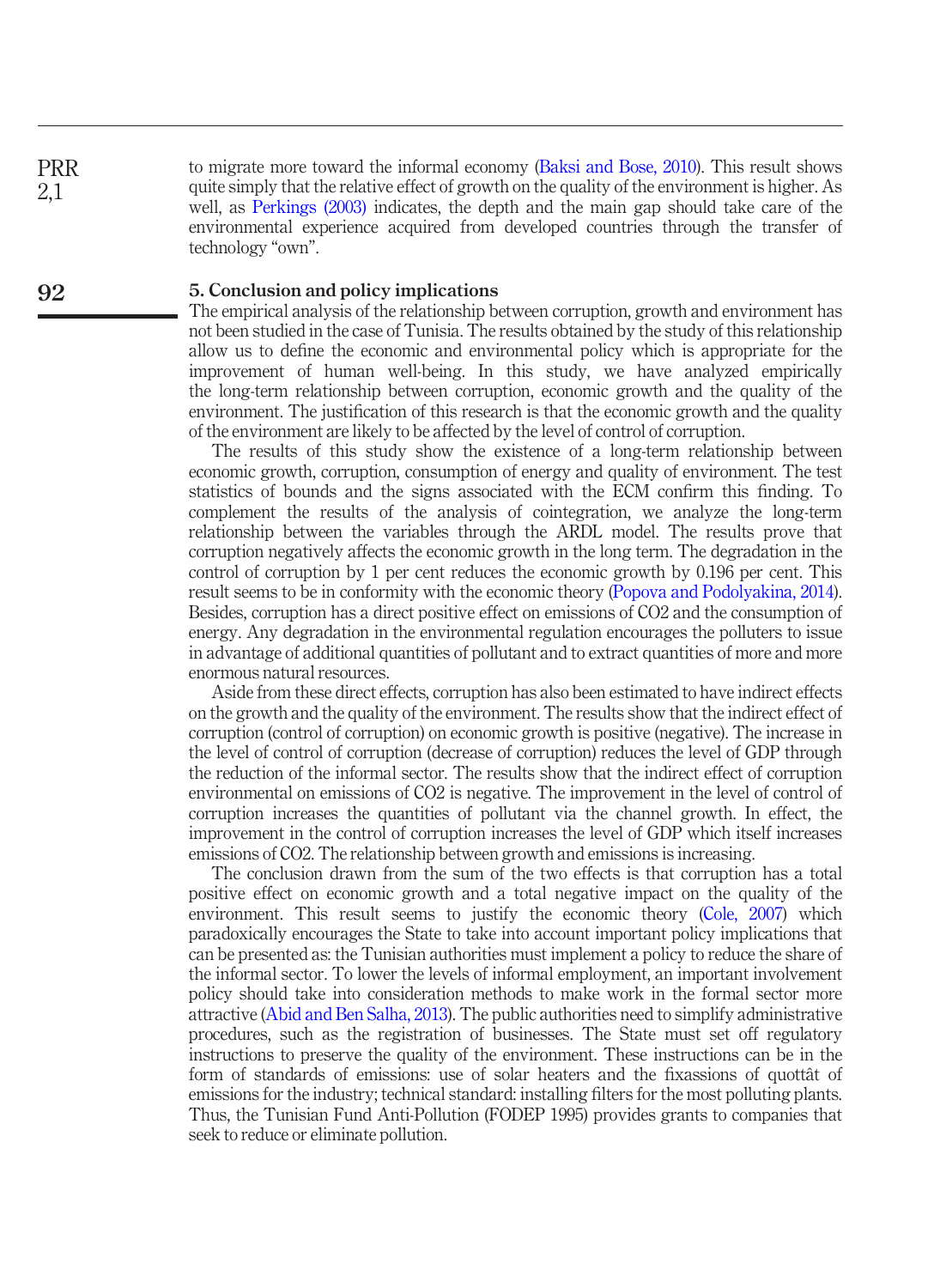# Note

<span id="page-12-0"></span>1. For more details see [Cropper and Gri](#page-13-20)ffiths (1994), [Grossman and Krueger \(1995\),](#page-13-11) Hettige and al. (1992), [Martinez-Zarzoso and Bengochea-Morancho \(2004\),](#page-14-17) Selden and Song (1995). Recently, the EKC has been approved by others namely Lean and Smyth (2010); Ozturk and Acaravci (2010); Pao and Tsai (2010); Pao and al. (2011); Wang (2012), Song and al. (2008), Jalil and Mahmoud (2009), Shiyi (2009), Alam and al. (2012), Fodha and Zaghdoud. (2010).

# References

- <span id="page-12-17"></span>Abid, M. and Ben Salha, O. (2013), "The informal economy in Tunisia: measurement and linkage with the formal economy", International Journal of Economics and Business Research, Vol. 6 No. 2, pp. 194-209.
- <span id="page-12-16"></span>Acemoglu, D., Johnson, S., Robinson, J.A. and Thaicharoen, Y. (2003), "Institutional causes, macroeconomic symptoms: volatility, crises and growth", *Journal of Monetary Economics*, Vol. 50 No. 1, pp. 49-123.
- <span id="page-12-8"></span>Ades, A.F. and Di Tella, R. (1997), "National champions and corruption: some unpleasant interventionist arithmetic", The Economic Journal, Vol. 107 No. 443, pp. 1023-1042.
- <span id="page-12-9"></span>Ades, A.F. and Di Tella, R. (1999), "Rents, competition, and corruption", American Economic Review, Vol. 89 No. 4, pp. 982-993.
- <span id="page-12-14"></span>Arrow, K., Bolin, B., Costanza, R., Dasgupta, P., Folke, C., Holling, C.S., Jansson, B.W., Levin, S., Mailer, K.G., Perrings, C. and Pimentel, D. (1995), "Economic growth, carrying capacity, and the environment", Science (New York, N.Y.), Vol. 268 No. 5210, pp. 520-521.
- <span id="page-12-5"></span>Baksi, S. and Bose, P. (2010), "Environmental Regulation in the Presence of an Informal Sector", Working Paper No 2010-03, Department of Economics, The University of Winnipeg, Winnipeg.
- <span id="page-12-15"></span>Barbier, E., Damania, R. and Leonard, D. (2005), "Corruption, trade and resource conversion", *Journal of* Environmental Economics and Management, Vol. 50 No. 2, pp. 276-299.
- <span id="page-12-7"></span>Bardhan, P. (1997), "Corruption and development: a review of issues", *Journal of Economic Literature*, Vol. 35 No. 3, pp. 1320-1346.
- <span id="page-12-13"></span>Bernauer, T. and Koubi, V. (2009), "Effects of political institutions on air quality", *Ecological Economics*, Vol. 68 No. 5, pp. 1355-1365.
- <span id="page-12-4"></span>Biller, D. (1994), "Informal, Gold Mining and Mercury Pollution in Brazil", Policy Research Working Paper 1304, The World Bank, Washington, DC.
- <span id="page-12-1"></span>Biswas, A.K., Farzanegan, M.R. and Thum, M. (2011), "Pollution, Shadow Economy and Corruption: Theory and Evidence", CESifo Working Paper N°3630, Category 9: Resource and Environment Economics.
- <span id="page-12-2"></span>Blackman, A. (2000), "Informal sector pollution control: What policy option do we have?", World Development, Vol. 28, pp. 2067-2082.
- <span id="page-12-3"></span>Blackman, A. and Bannister, G. (1998), "Community pressure and clean technology in the informal sector: an econometric analysis of the adoption of propane by traditional mexican brickmakers", Journal of Environmental Economics and Management, Vol. 35, pp. 1-21.
- <span id="page-12-6"></span>Chaudhuri, S. and Mukhopadhyay, U. (2006), "Pollution and informal sector: a theoretical analysis", Journal of Economic Integration, Vol. 21, pp. 363-378.
- <span id="page-12-10"></span>Cole, M.A. (2007), "Corruption, income and the environment: an empirical analysis", Ecological Economics, Vol. 62 No. 3-4, pp. 637-647.
- <span id="page-12-12"></span>Cole, M.A. and Fredriksson, P.G. (2009), "Institutionalized pollution havens", Ecological Economics, Vol. 68 No. 4, pp. 925-1274.
- <span id="page-12-11"></span>Costantini, V. and Monni, S. (2008), "Environment, human development, and economic development", Ecological Economics, Vol. 64 No. 4, pp. 867-880.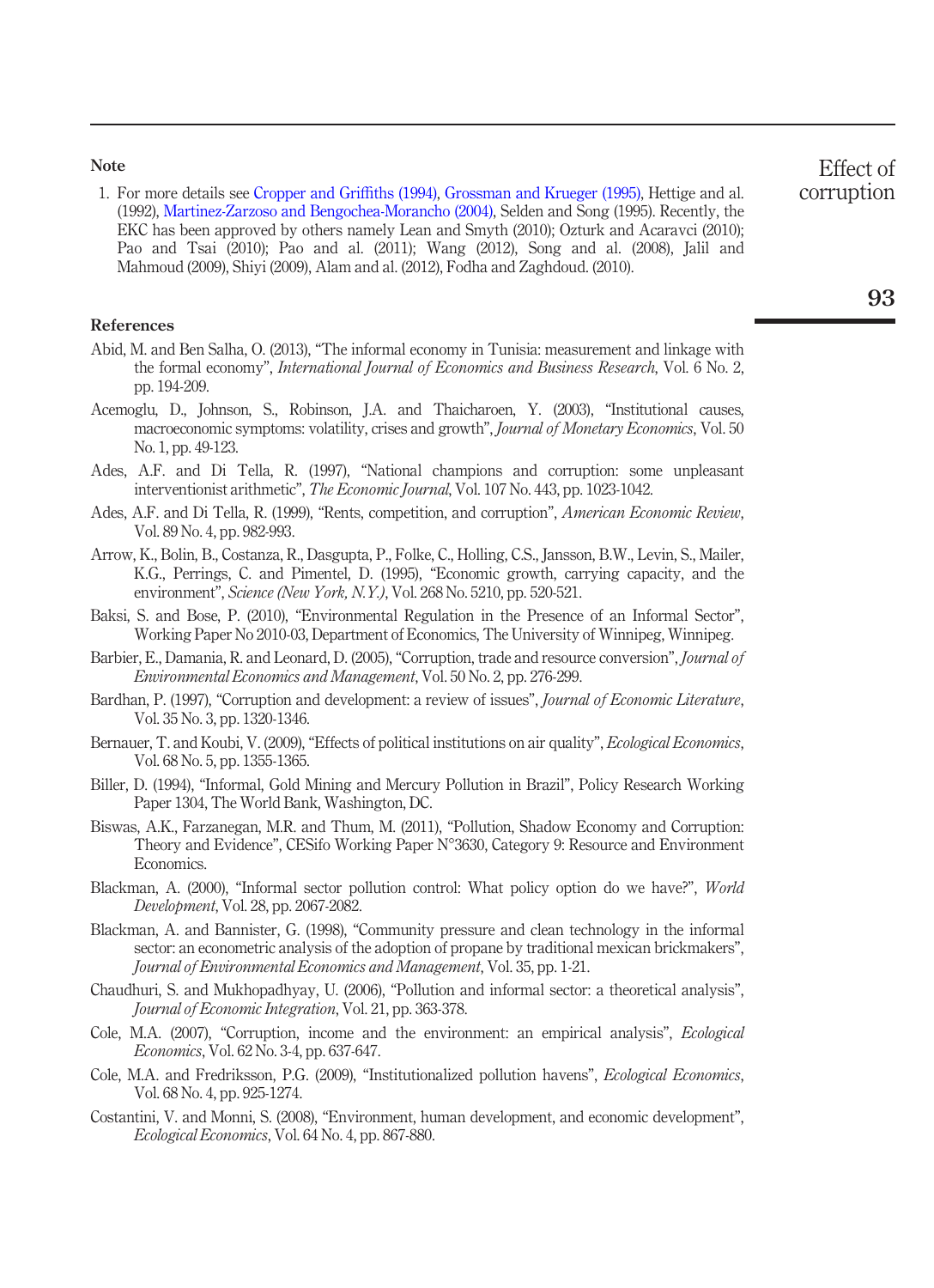<span id="page-13-20"></span><span id="page-13-19"></span><span id="page-13-18"></span><span id="page-13-17"></span><span id="page-13-16"></span><span id="page-13-15"></span><span id="page-13-14"></span><span id="page-13-13"></span><span id="page-13-12"></span><span id="page-13-11"></span><span id="page-13-10"></span><span id="page-13-9"></span><span id="page-13-8"></span><span id="page-13-7"></span><span id="page-13-6"></span><span id="page-13-5"></span><span id="page-13-4"></span><span id="page-13-3"></span><span id="page-13-2"></span><span id="page-13-1"></span><span id="page-13-0"></span>

| <b>PRR</b><br>2,1 | Cropper, M. and Griffiths, C. (1994), "The interaction of population growth and environmental quality",<br><i>American Economic Review, Vol. 84 No. 2, pp. 250-254.</i>                                                                         |
|-------------------|-------------------------------------------------------------------------------------------------------------------------------------------------------------------------------------------------------------------------------------------------|
|                   | Damania, R., Fredriksson, P.G. and List, J.A. (2003), "Trade liberalization, corruption, and<br>environmental policy formation: theory and evidence", Journal of Environmental Economics and<br><i>Management</i> , Vol. 46 No. 3, pp. 490-512. |
| 94                | Del Monte, A. and Papagni, E. (2007), "The determinants of corruption in Italy: Regional panel data<br>analysis", European Journal of Political Economy, Vol. 23 No. 2, pp. 379-396.                                                            |
|                   | Delgado, M.S., McCloud, N. and Kumbhakar, S.C. (2014), "A generalized empirical model of corruption,<br>foreign direct investment and growth", <i>Journal of Macroeconomics</i> , Vol. 42 No. 1, pp. 298-316.                                   |
|                   | Desai, U. (Ed.) (1998), Ecological Policy and Politics in Developing Countries: Growth, Democracy and<br>Environment, State University of New York Press, Albany.                                                                               |
|                   | Dong, B., Dulleck, U. and Torgler, B. (2012), "Conditional corruption", Journal of Economic Psychology,<br>Vol. 33 No. 3, pp. 609-627.                                                                                                          |
|                   | Environmental Performance Index (2018), "EPI publié par le Yale Center for Environmental Law and<br>Policy", available at: https://epi.envirocenter.yale.edu/downloads/epi2018policymakerssummaryv01.<br>pdf                                    |
|                   | Fisman, R. and Svensson, J. (2000), "Are corruption and taxation really harmful to growth? Firm level<br>evidence", World Bank Policy Research Working Paper Series, Vol. 2485.                                                                 |
|                   | Fredriksson, P. (1999), "The political economy of trade liberalization and environmental policy",<br>Southern Economic Journal, Vol. 65 No. 3, pp. 513-525.                                                                                     |
|                   | Fredriksson, P.G., Vollebergh, H. and Dijkgraaf, E. (2004), "Corruption and energy efficiency in OECD<br>countries: theory and evidence", Journal of Environmental Economics and Management, Vol. 47<br>No. 2, pp. 207-231.                     |
|                   | Global Financial Integrity (GFI) (2011), Illicit Financial Flows from Developing Countries:<br>2000-2009, GFI, Washington, DC, available at: www.gfintegrity.org/wp-content/uploads/<br>2011/12/GFI_2010_IFF_Update_Report-Web.pdf              |
|                   | Goel, R.K. and Nelson, M.A. (2010), "Government Fragmentation versus Fiscal Decentralization and<br>Corruption", Public Choice, forthcoming.                                                                                                    |
|                   | Grossman, G.M. and Krueger, A.B. (1995), "Economic growth and the environment", The Quarterly<br>Journal of Economics, Vol. 110 No. 2, pp. 353-377.                                                                                             |
|                   | Guetat, I. (2006), "The effects of corruption on growth performance of the MENA countries", <i>Journal of</i><br><i>Economics &amp; Finance</i> , Vol. 30 No. 2, pp. 208-221.                                                                   |
|                   | Hafner, C.M. (1998), "Structural analysis of portfolio risk using beta impulse response functions",<br>Journal of Applied Econometrics, Vol, 52 No. 3, pp. 336-355.                                                                             |
|                   | Hall, R.E. and Jones, C.I. (1999), "Why do some countries produce so much more output per worker than<br>others?", Quarterly Journal of Economics, Vol. 114 No. 1, pp. 83-116.                                                                  |
|                   | Jain, A.K. (2001), "Corruption: a review", <i>Journal of Economic Surveys</i> , Vol. 15 No. 1, pp. 71-121.                                                                                                                                      |
|                   | Kaufmann, D., Kraay, A. and Zoido-Lobaton, P. (1999), "Governance matters. World BankPolicy<br>Research Working Paper No. 2196". The World Bank, Washington, DC.                                                                                |
|                   | Lambsdorff, G.J. (1999). Corruption in empirical research: a review". Transparency International<br>Working Paper Transparency International.                                                                                                   |
|                   | Lippe, M. (1999), "Corruption and Environment at the Local Level", Transparency International<br>Working Paper, available at: www.transparency.org/documents/work-papers                                                                        |
|                   | Lopez, R. and Mitra, S. (2000), "Corruption, pollution and the environmental kuznets curve", Journal of<br>Environmental Economics and Management, Vol. 40 No. 2, pp. 137-150.                                                                  |
|                   | MacKinnon, J.G. (1996), "Numerical distribution functions for unit root and cointegration tests", Journal<br>of Applied Econometrics, Vol. 11 No. 6, pp. 601-618.                                                                               |
|                   |                                                                                                                                                                                                                                                 |